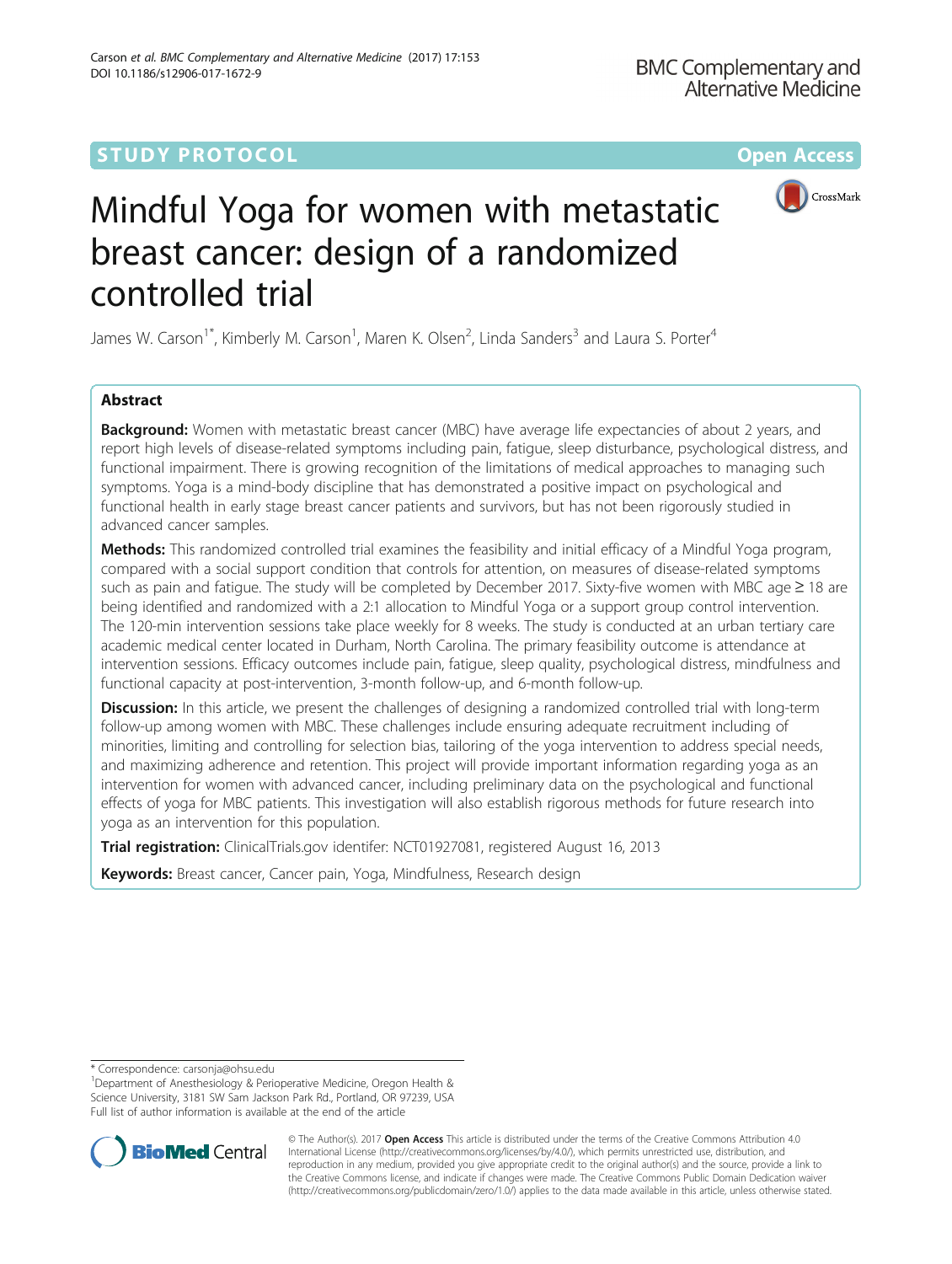#### Background

Although metastatic breast cancer (MBC) is a terminal illness, the development of more effective and better tolerated therapies has led to improved prognosis, with average life expectancies of 2 years or more. Nonetheless, women with MBC continue to report poor quality of life and high levels of pain and other disease-related symptoms including fatigue, sleep disturbance, psychological distress, and functional impairment [\[1\]](#page-8-0). Coping with these symptoms in the context of a life-limiting disease is very challenging [[2, 3](#page-8-0)]. There is growing recognition of the limitations of medical approaches to managing cancer pain and related symptoms, and heightened interest in the role that self-management interventions can play in cancer symptom control [\[4\]](#page-8-0). Considering the challenging course of MBC along with the high prevalence of pain and associated symptoms and impairments, it is critical to develop effective interventions to enhance the quality of the remaining years of these women's lives.

Recently there has been a growing interest in incorporating mind/body practices such as yoga and tai chi to help cancer patients cope with disease-related symptoms [[5, 6\]](#page-8-0). The Office of Cancer Complementary and Alternative Medicine has prioritized studies of yoga and other mind/body therapies, as has the National Center for Complementary and Integrative Health [[7, 8\]](#page-8-0). Yoga has been practiced in India for its proposed physical and mental benefits for thousands of years [[9\]](#page-8-0). Yoga (which means 'union' in Sanskrit) aims at uniting mind and body through a variety of strategies such as practicing poses that promote strength, balance and flexibility [\[10](#page-8-0)–[12](#page-8-0)]; breathing techniques that have soothing and energizing effects [[13](#page-8-0), [14](#page-8-0)]; and meditation to develop mental calm and emotional clarity [\[15\]](#page-8-0).

Over the last several decades yoga interventions have been demonstrated to positively impact a variety of medical conditions, including hypertension [[16, 17\]](#page-8-0), asthma [[18\]](#page-8-0), multiple sclerosis [\[19\]](#page-8-0), tuberculosis [[20\]](#page-8-0), back pain [[21, 22](#page-8-0)], fibromyalgia [[23](#page-8-0), [24](#page-8-0)], and neck pain [[25\]](#page-8-0). Yoga has also shown promise for improving cancer-related symptoms such as fatigue and stress [\[26\]](#page-8-0). However prior studies in cancer patients have been largely limited to early stage breast cancer patients and survivors. Thus far, five systematic reviews of randomized controlled trials (RCTs) of yoga for cancer have been published [[27](#page-8-0)–[31](#page-8-0)]. Three reviews included meta-analyses [[27](#page-8-0), [28, 30](#page-8-0)], and one of the remaining two focused exclusively on fatigue outcomes [[31](#page-8-0)]. The number of RCTs included across the reviews ranged from 10 to 18, with sample sizes ranging from 18 to 164. Although the research quality across these studies varied greatly, on average the quality was relatively good (e.g., median quality =  $67\%$ , range  $22-89\%$  [[27](#page-8-0)]). Most of the reviewed yoga interventions primarily emphasized physical poses, supplemented by some combination of breathing techniques, and relaxation or meditation practices. Approximately 50% of RCTs compared yoga with wait-list control conditions, and most of the remaining studies employed supportive care control conditions [[29](#page-8-0)].

The consensus conclusion across the reviews was that there is moderate to good evidence that, at least in the short-term, yoga has a positive impact on psychological health in early stage breast cancer patients and survivors. Effect sizes for psychosocial outcomes (e.g., emotional distress, anxiety, depression, global quality of life) were moderate to large, whereas for functional well-being effect sizes were small. Fatigue improved in approximately 50% of studies where assessed. Only one RCT—which was conducted by the authors of this paper—assessed pain, which improved in that study [\[32](#page-8-0)]. None of the studies reported serious adverse events. Each of the available systematic reviews concluded that larger, more rigorous trials are needed and that these trials should include methodological improvements such as better control conditions, more physiological measures, longer term follow-up, and a wider range of cancer populations, including those with advanced cancer. A notable gap in the yoga for breast cancer literature is the absence of RCTs among individuals with advanced cancer. Recently, we conducted a pilot study to test a novel 8-week Mindful Yoga intervention designed to address the cancer-related pain, fatigue and emotional distress experienced by women with MBC. This intervention (previously published as 'Yoga of Awareness') showed promising results in terms of effects on these symptoms, and feasibility [[33](#page-8-0)]. However, the MBC pilot study had major limitations including the lack of a control group, very small sample size  $(N = 13)$ , and failure to address mediators that might explain the treatment effects.

In this paper, we present the design and detailed protocol of the first-known RCT of a yoga intervention for patients with advanced cancer. This single-blinded, randomized, attention-controlled, clinical trial for women with MBC has been funded by the National Center for Complementary and Integrative Health. Along with design considerations, we discuss the overall challenges of this trial as regards recruitment strategies, tailoring of the yoga intervention, and maximizing adherence and retention. We describe methods for addressing the theoretical and logistical issues encountered in conducting such a trial. Upon completion of the study, the results will be reported in accordance with the Consolidation of Standards for Reporting Trials (CONSORT) guidelines [\[34\]](#page-8-0).

#### Methods/Design

#### Study Design

This is a randomized, controlled, single-blind, clinical trial of yoga in the treatment of cancer-related pain and associated symptoms in 65 women with metastatic breast cancer. Given the absence of prior yoga RCTs for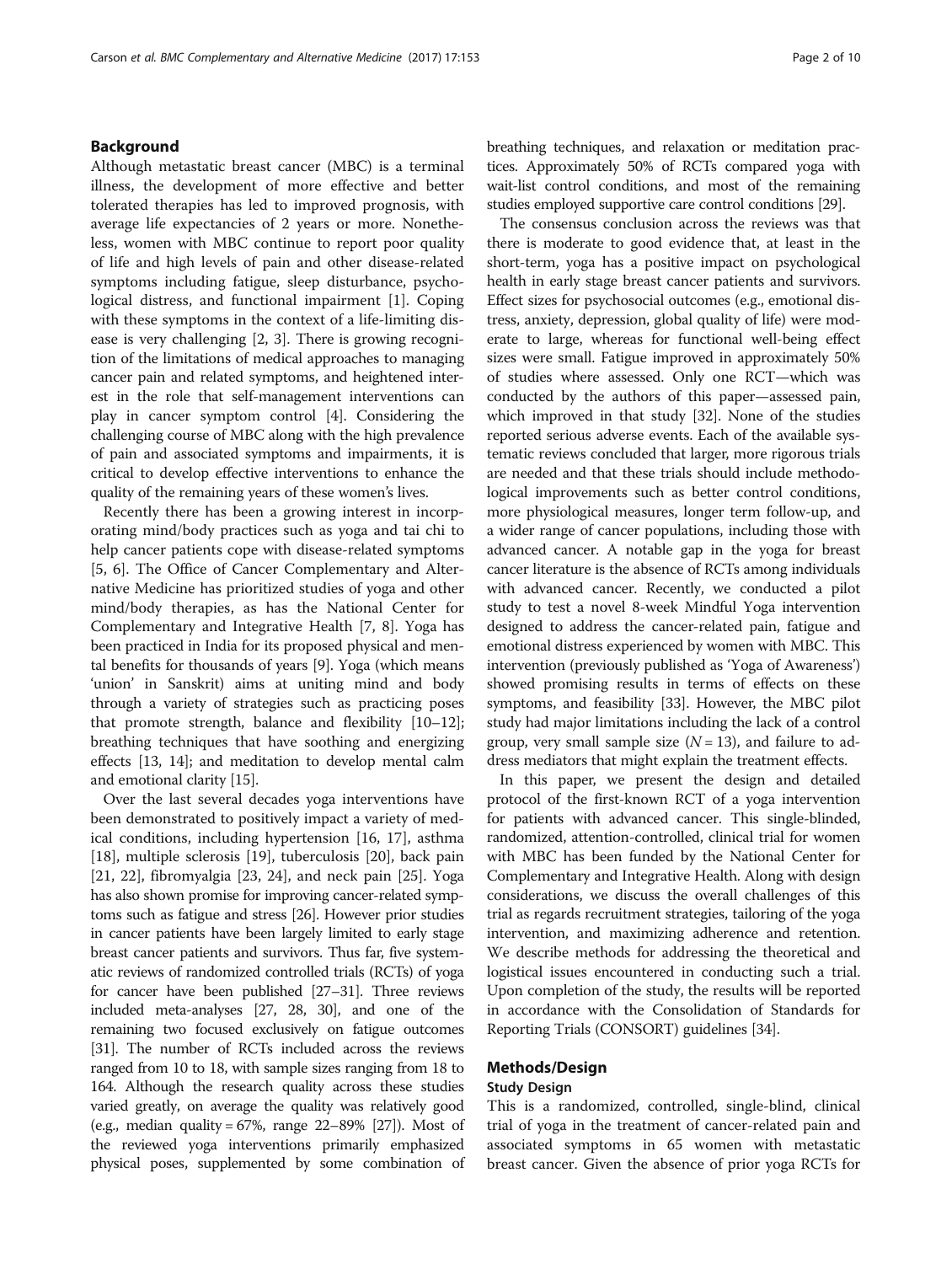patients with advanced cancer, our aims encompass the feasibility and acceptability of the Mindful Yoga intervention in this population, as well as comparing the efficacy of this intervention with a social support comparison condition. Feasibility will be indicated by our ability to meet accrual goals, and by at least 70% of patients attending  $\geq 4$  of 8 sessions and providing posttest assessments. Acceptability will be indicated by  $\geq 80\%$ of participants reporting satisfaction with the yoga intervention on a standardized measure of treatment effectiveness/satisfaction. Regarding efficacy, we hypothesize that the yoga intervention will lead to reductions in pain, fatigue, sleep disturbance, and psychological distress and increases in functional capacity compared to a social support intervention.

The social support comparison was chosen for several reasons. First, we sought to address literature reviewers' criticism of the frequent employment of treatment-asusual and wait-list control conditions in yoga for cancer RCTs [\[27](#page-8-0)–[31\]](#page-8-0). Such comparisons fail to control for any factor other than the general passage of time. Second, based on our prior research and reviewer's recommendations, we determined that the most important factors to control for were attention and time within a professionallyguided group intervention context. We ultimately decided on a social support comparison condition because previous studies indicate this type of intervention is viewed as highly credible by patients, and attendance at social support groups is comparable to that of other intervention groups [[35](#page-8-0)–[37\]](#page-8-0). Along with controlling for attention and time, this condition controls for nonspecific treatment effects such as general social support. The "single-blind" study design was chosen because it was not feasible to conceal assignment to the yoga intervention from participants and the intervention instructors. However, all study investigators and study staff involved in data collection will be masked to treatment condition, and statisticians will remain masked until the database is deemed final and ready for statistical analysis. As this is a low-risk behavioral trial, we do not foresee any circumstance under which blinded staff members will need to be unblinded during the trial.

Outcome assessments include intervention attendance rates, self-report measures of intervention satisfaction, pain, fatigue, sleep quality, psychological distress, mindfulness, a 6 min walk test measuring functional capacity, and treatment expectations. Assessments will be completed at baseline, post-treatment, and 3-month and 6-month follow-up. In addition, during the intervention period, participants will complete brief daily diaries on alternate weeks (4 weeks total) assessing symptoms (pain, fatigue, positive mood, negative mood, pain catastrophizing, pain acceptance) and yoga practice. An innovative feature of this study is that we will utilize these daily measures to conduct a rigorous test of two key psychological mediators

that may explain the mechanisms of treatment effects. Pain theory and research point to two variables—pain catastrophizing (the tendency to focus on and exaggerate the threat value of painful stimuli and negatively evaluate one's own ability to deal with pain) and pain acceptance (the willingness to experience pain and yet remain engaged in meaningful life activities despite pain)—that are likely to be particularly important in explaining the effects of the yoga intervention on pain and pain-related outcomes [[38, 39\]](#page-8-0). Understanding the underlying mechanisms of the yoga intervention's potential effects could have far-reaching implications for the design and evaluation of future yoga interventions for conditions entailing persistent pain.

The setting of the study is an urban tertiary care academic medical center located in Durham, North Carolina (Duke Cancer Institute). This study has been reviewed and approved by the Duke Medical Center Institutional Review Board (IRB). The study will adhere to the CONSORT guidelines for clinical trials [[34](#page-8-0)]. The study flow is presented in Fig. [1.](#page-3-0)

#### Study population

Participants in this study are women with age  $\geq 18$  who are receiving treatment for metastatic breast cancer (Stage IV breast cancer or recurrent metastatic breast cancer). Participants must have a life expectancy  $\geq$ 9 months as estimated by their treating oncologist; speak and read English; and be able to understand study procedures and comply with them for the entire length of the study period. Individuals will be excluded if they have: (a) cognitive impairment as assessed by the 6-item Mini-Mental Status Exam; (b) Eastern Cooperative Oncology Group (ECOG) rating of  $\geq$  3 or Karnofsky Performance Status  $(KPS) < 60$  as rated by the oncology provider; (c) too sick to participate, as determined by the treating oncologist; (d) received treatment for serious psychiatric illness (e.g., schizophrenia, severe depression) in the past 6 months; (e) current engagement in yoga practice  $\geq 1$  day per week; (f) resting systolic blood pressure > 180 mm and/or diastolic blood pressure > 100 mm, or resting heart rate > 100 beats per minute at the baseline assessment; (g) unable or unwilling to give written informed consent.

During the trial, all participants will continue to receive the usual care provided by their health care providers. Medications and treatments received during the study are documented and examined later in data analyses, but not restricted.

#### Recruitment strategies

The percentage of MBC patients that accept entry when approached about behavioral intervention studies varies widely in the literature, from 27% [[40](#page-8-0)] to 84% [\[41](#page-8-0)]. Our recruitment strategies focus on enrolling interested,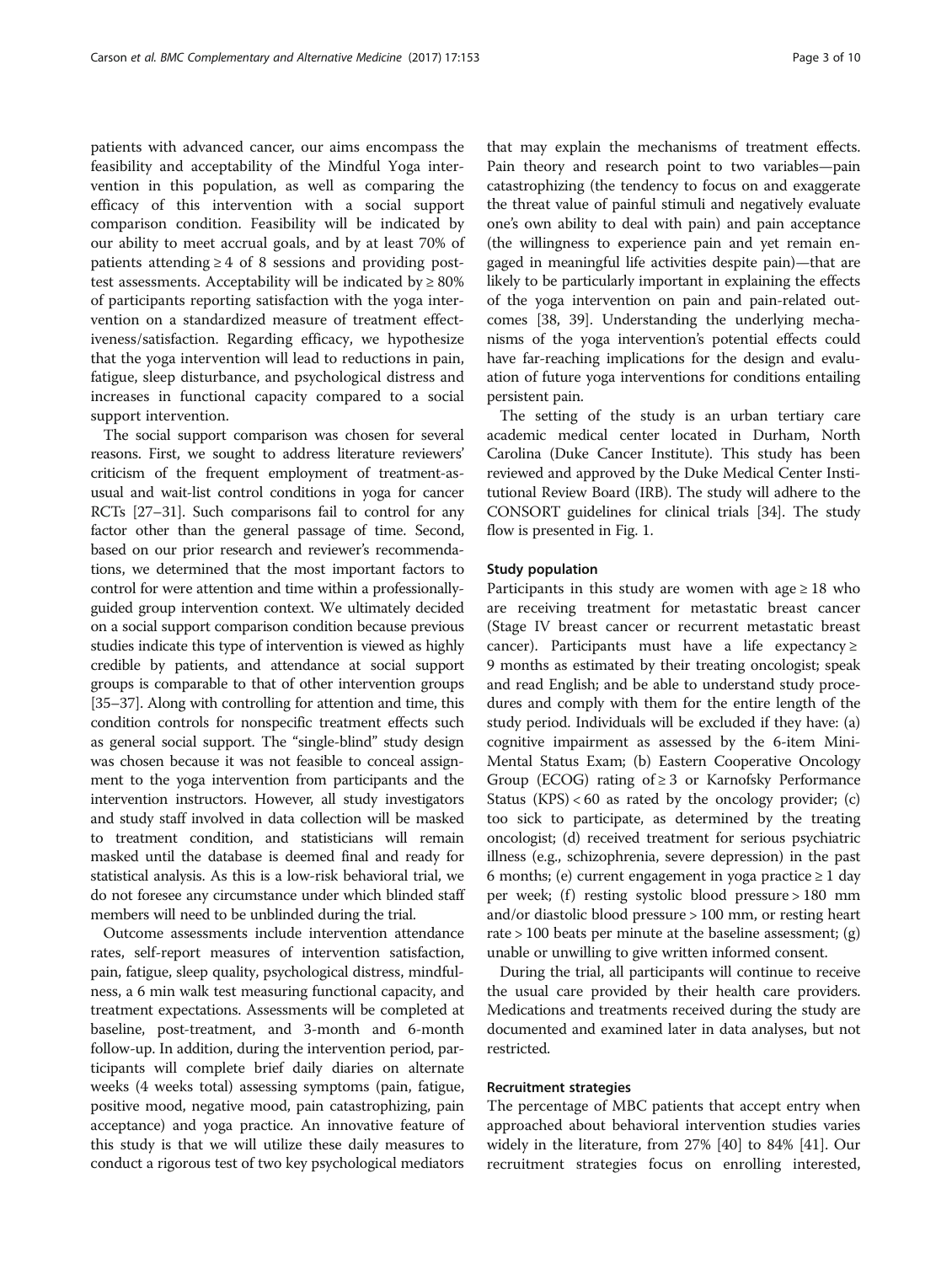completely informed participants, and we have projected a modest 25% acceptance rate for the present study. To address the significant gaps in research participation among minorities that limit the generalizability of findings, especially among African Americans (38% of the population in Durham County, North Carolina [[42](#page-8-0)]), we are employing a variety of strategies to optimize minority participant involvement in the investigation.

Initial contact with potential participants is initiated by each patient's health care provider, either verbally or by an IRB-approved introductory letter and pamphlet. Given the rapidly expanding interest in yoga among breast cancer patients [[43\]](#page-8-0), the introductory materials describe the yoga intervention as a "self-management discussion group + gentle exercise", and the social support intervention as a "self-management discussion group", with the aim of minimizing selection bias related to patients' intervention preferences. This introduction includes graphics that are inclusive of various minority groups. Consistent with recommendations on the recruitment of African-American participants for clinical and prevention trials, particularly in oncology, we provide African-American (and all) potential participants with an opportunity to review the information about the study without any direct request to participate. Individuals who do not refuse further contact are called by a

clinical research coordinator who has received training in how to address the social and cultural barriers to engaging African American cancer survivors in behavioral treatment studies. The study coordinator provides a brief scripted explanation of the study, answers any questions, and verifies eligibility. If the patient is eligible and chooses to participate, arrangements are made to obtain written consent and to administer the baseline assessment. As an added incentive, each participant is paid \$190 for full participation in the study to offset costs participants might incur by participating (e.g., babysitters during sessions) and as an honorarium for their time.

#### Adherence and retention strategies

Adherence and retention are crucial determinants of the quality and interpretability of clinical trials. Obstacles to treatment attendance when intervening with patients with advanced disease include a variety of illness-related issues, such as unpredictable worsening of symptoms, limited energy, and alternate patient priorities given shortened life expectancies. Strategies we have implemented to boost attendance are among the best practices used in many high quality behavioral intervention trials. These strategies include motivational interviewing during the recruitment phase, weekly reminder emails during the intervention phase, prompt calls from interventionists to participants

<span id="page-3-0"></span>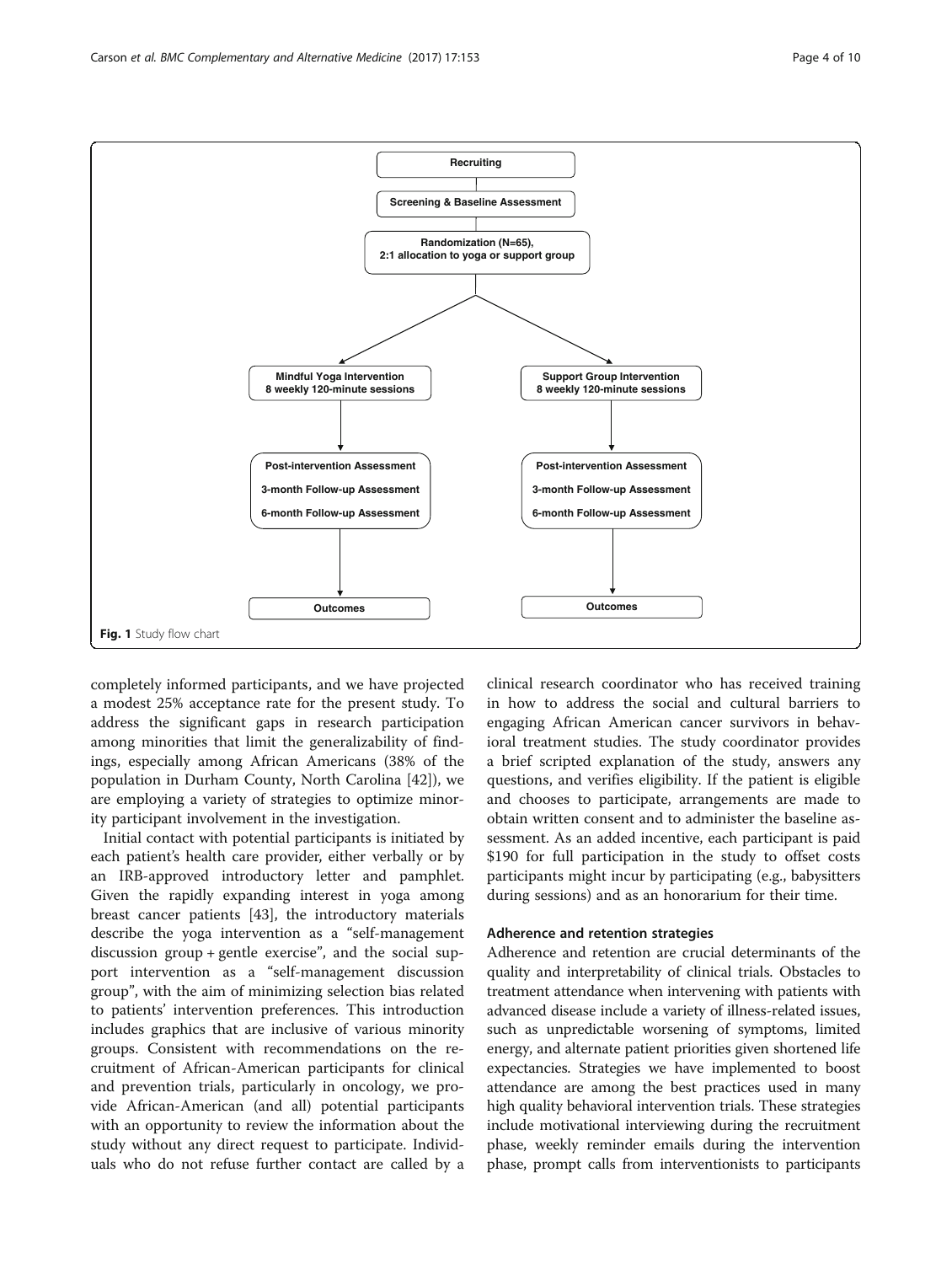who missed a class, and make up sessions. Adequate adherence in this trial has been defined as 70% of the participants attending full sessions (120 min each) for at least 4 of the 8 treatment sessions. This is a revision from the initial definition of adequate adherence, which specified 70% attendance of at least 7 intervention sessions. We believe that the revision represents a more reasonable expectation given the severity of illness in this patient population. In reviewing data from three previous studies of the 8 session Mindful Yoga intervention, it was apparent that the goal of 70% of participants attending at least 7 sessions was likely overly ambitious [[32](#page-8-0), [33, 44](#page-8-0)]. This was achieved in only one of the three previous studies, with a population of much healthier women who were post-treatment for early stage breast cancer [[32](#page-8-0)].

Attrition is a recognized challenge in studying the MBC population, given the progressive nature of the disease. To minimize missing data, we developed a retention plan to ensure minimal dropout due to reasons other than death or severe disease progression. This plan has featured minimization of participant burden, provision of participant support through the intervention protocols, solicitation of information about participant difficulties and prompt response to concerns raised, and consistent efforts to optimize the participants' experience of study participation. Continuous quality monitoring of retention key performance indicators has allowed us to rapidly identify and respond to problems.

#### Sample size

Our original sample size of 60 patients (40 intervention and 20 control) was based mainly on the primary aim of intervention feasibility and acceptability. While we have increased the targeted enrollment to approximately 65 patients, statistical power to detect significant intervention differences remains limited. Nonetheless, our sample size will be sufficient to conduct longitudinal analyses of the outcome variables to inform the design of a larger-scale, multisite trial.

#### Randomization

Participants are randomized with a 2:1 allocation to: (a) Mindful Yoga, or (b) a support group control intervention. The study statisticians (M.O. & L.S.) generated the randomization scheme prior to the start of recruitment, which is kept in a study database which is not accessible by blinded study personnel. The study coordinator who executes the randomization schedule does not have access to the data and is not involved in the outcome assessments.

Due to the group nature of the interventions, enrollment has proceeded in cohorts. Randomization has been stratified within each cohort using variable block sizes of 3 and 6. The study coordinator informs each participant of their assigned treatment condition following the baseline assessment and  $\leq 14$  days prior to the start of the interventions.

We planned to conduct cohorts of 20–25 participants, so that each intervention group (two yoga groups and one social support group per cohort) would have between 5 and 10 group members. After the first two cohorts, we found that class size was an important factor in the yoga classes, which functioned best with at least five patients in attendance, but that class size did not appear to impact the functionality of the social support classes. Given that attendance at each class is usually less than 100%, it is necessary to assign at least seven patients to each yoga class to meet the expectation of usually having at least five patients in attendance. This necessitates enrolling at least 20 patients per cohort to fill two yoga classes and one social support class.

#### Intervention

Both interventions consist of eight group sessions conducted weekly in 120-min sessions (Fig. [1](#page-3-0)).

#### Mindful Yoga Program

This intervention consists of eight 120-min weekly group sessions led by a certified yoga instructor who has extensive experience in teaching yoga techniques to medical patients. The Mindful Yoga Program is based in part on the Kripalu school of yoga, which is widely taught in the U.S. [\[45, 46](#page-8-0)]. Mindful Yoga can be distinguished from many current yoga styles in that it places strong emphasis on developing mindfulness via substantial meditation practice, breathing exercises, study of yoga philosophy, practitioner meetings, and informal application of mindful awareness in daily life [[26\]](#page-8-0). Mindfulness entails strategies for developing greater moment-tomoment presence of mind, along with acceptance of and willingness to learn from stressful experiences, so as to begin to recognize clearly what choices contribute to more wellbeing versus suffering [\[39](#page-8-0), [47](#page-8-0), [48\]](#page-8-0). Accordingly, during posture exercises Mindful Yoga intensively highlights the inner dimensions of practice—such as nonreactive monitoring of sensory, mental and emotional fluctuations—along with proper alignment and breathing techniques. The yoga instructor follows a detailed intervention manual (Carson JW, Carson KM: Mindful Yoga Professional Training Manual, unpublished). Each session includes gentle postures (approx. 40 min), breathing techniques (10 min), meditation (25 min), presentations on the application of yogic principles to optimal coping (e.g., mind/body stress reactions; 20 min), and group discussions (e.g., experiences during meditation; 25 min). The yoga poses included in this protocol carry no more risk of injury than everyday activities such as climbing stairs. They have been specifically selected and tailored to meet the needs of women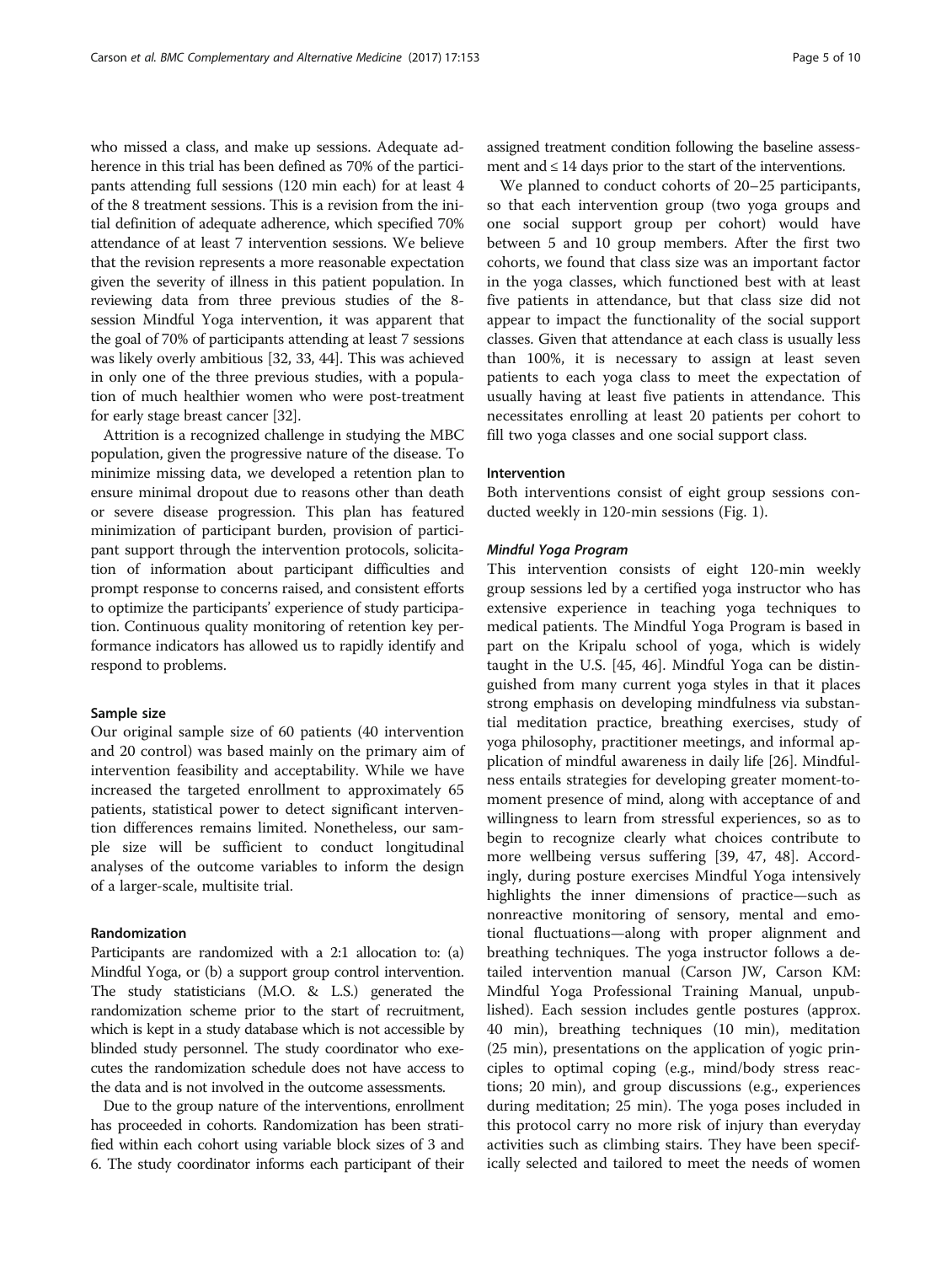with MBC, and the instructor emphasizes gentle performance. Patients are supplied with yoga mats, eye pillows, and bolsters for doing poses. Participants are encouraged to practice yoga techniques at home, 15–30 min per day, 5–6 days per week, guided by professionally produced video recordings. Participants also receive brief session summary handouts each week, which include instructions for the informal application of yoga practice to daily life (e.g., in-the-moment acceptance of pain).

#### Social support comparison condition

This intervention consists of eight 120-min weekly group sessions led by a licensed clinical social worker experienced in leading groups and in working with patients with advanced cancer. The scheduling of the sessions is identical to that for the yoga intervention. The social support intervention is modeled after the protocol utilized by Breitbart and colleagues, and the therapist follows a detailed treatment manual [\[35](#page-8-0)]. The sessions focus on discussion of issues and themes that emerge for patients coping with MBC, including the following: coping with medical tests; communicating with healthcare providers; coping with

family and friends; vocational issues; body image and physical functioning concerns; fears about future physical or psychological changes, recurrence, and mortality; and plans for the future. Utilizing a supportive approach, the therapist focuses on encouraging patients to share concerns related to the cancer diagnosis and treatment, to describe their experiences and emotions related to these experiences, to voice problems that they have in coping with cancer, and to offer support and advice to other group members.

#### Measures

All participants complete assessments at baseline, posttreatment, and 3-month and 6-month follow-up (see Table 1). In addition, they complete daily diary measures during alternating weeks during the intervention period assessing symptoms and yoga practice (for those in the yoga condition).

#### Attendance

Attendance and time spent at each session are recorded by having participants sign in and out of each session,

**Table 1** Sequence of trial measurements for primary and secondary outcomes

|                                           | Pre-<br>Screening | Screening |   |                           | Telephone Baseline Treatment Mid-Treatment Treatment Post- |                |                           | 3-Month<br>Treatment Follow-up | 6-Month<br>Follow-up |
|-------------------------------------------|-------------------|-----------|---|---------------------------|------------------------------------------------------------|----------------|---------------------------|--------------------------------|----------------------|
| VISIT, Time (weeks)                       | $(-16-0)$         | $(-13-0)$ |   | $1(-4-0)$ 2-4 (1-3) 5 (4) |                                                            | $6 - 9(6 - 8)$ | 10(9)                     | 11(21)                         | 12(34)               |
| Primary outcome measures                  |                   |           |   |                           |                                                            |                |                           |                                |                      |
| Attendance at intervention<br>sessions    |                   |           |   | $\mathsf X$               |                                                            | Χ              |                           |                                |                      |
| Client Satisfaction Questionnaire-8       |                   |           |   |                           |                                                            |                | $\boldsymbol{\mathsf{X}}$ |                                |                      |
| Secondary outcome measures                |                   |           |   |                           |                                                            |                |                           |                                |                      |
| Brief Pain Inventory-Short Form           |                   |           | X |                           |                                                            |                | $\times$                  | $\times$                       | X                    |
| Brief Fatigue Inventory                   |                   |           | X |                           |                                                            |                | X                         | $\boldsymbol{\mathsf{X}}$      | Χ                    |
| Pittsburg Sleep Quality Index             |                   |           | X |                           |                                                            |                | $\mathsf X$               | $\times$                       | X                    |
| Hospital Anxiety & Depression<br>Scale    |                   |           | X |                           |                                                            |                | X                         | $\times$                       | Χ                    |
| Mindfulness questionnaire<br>(FFMQ-SF)    |                   |           | X |                           |                                                            |                | $\boldsymbol{\mathsf{X}}$ | $\boldsymbol{\mathsf{X}}$      | Χ                    |
| Complementary/alternative<br>medicine use |                   |           | X |                           |                                                            |                | $\times$                  | $\boldsymbol{\mathsf{X}}$      | X                    |
| 6-min Walk Test                           |                   |           | X |                           |                                                            |                | X                         | $\times$                       | X                    |
| Medical record review                     | Χ                 |           | X |                           |                                                            |                | X                         | Χ                              | X                    |
| ECOG or KPS                               | $\times$          |           |   |                           |                                                            |                |                           |                                |                      |
| Demographics                              |                   |           | Χ |                           |                                                            |                |                           |                                |                      |
| Daily diary items                         |                   |           |   | $\times$                  |                                                            | Χ              |                           |                                |                      |
| Medication log                            |                   |           | X |                           | X                                                          |                | Χ                         | $\mathsf X$                    | $\mathsf X$          |
| Health questionnaire                      |                   |           | Χ |                           |                                                            |                |                           |                                |                      |
| Treatment expectations                    |                   |           | Χ |                           | X                                                          |                |                           |                                |                      |
| Adverse events                            |                   |           | Χ | $\mathsf X$               | Χ                                                          | Χ              | $\boldsymbol{\mathsf{X}}$ | $\boldsymbol{\mathsf{X}}$      | Χ                    |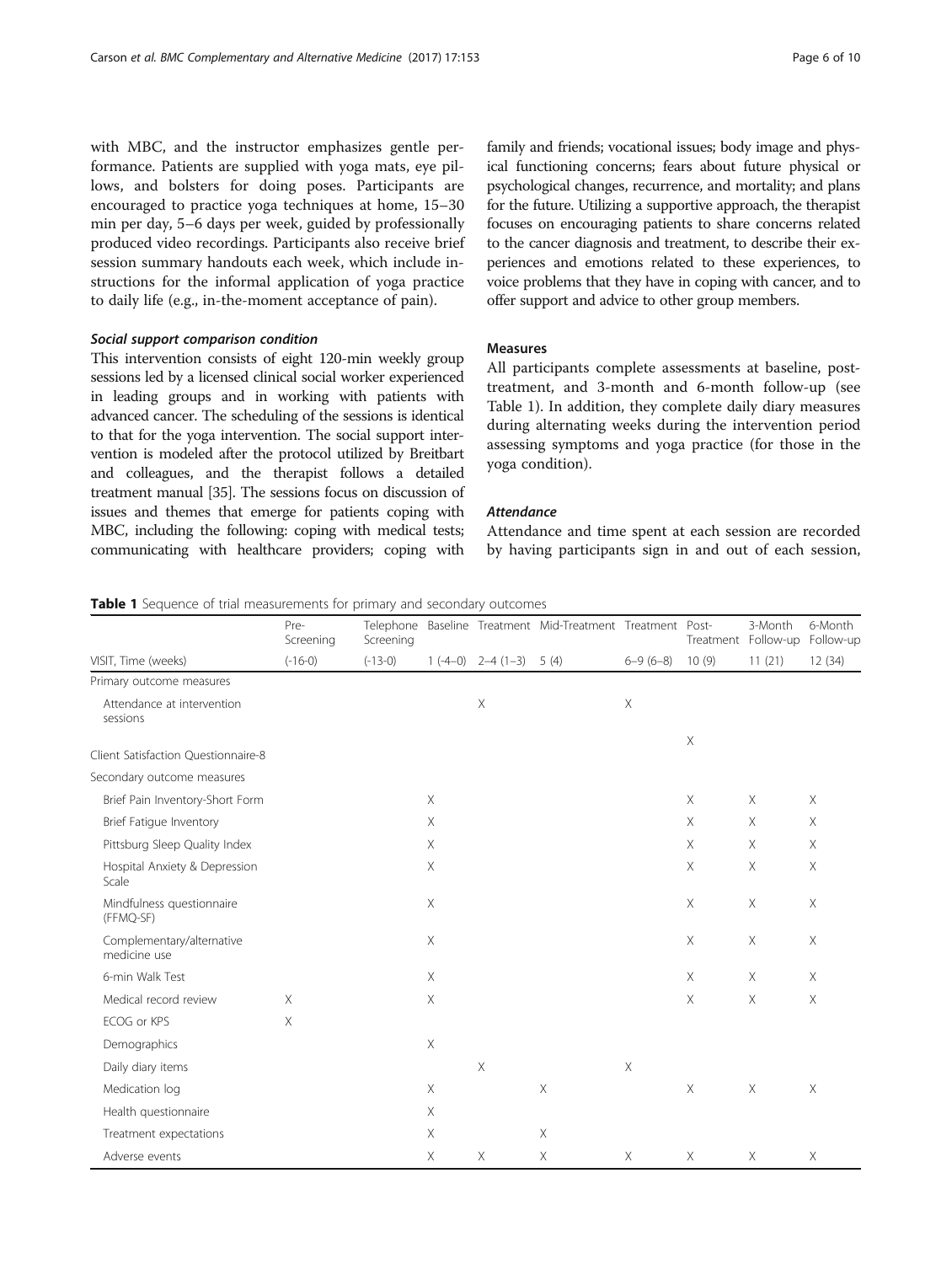including the precise time at which they enter and leave. The interventionist verifies the times recorded.

#### Satisfaction with intervention

This is assessed with the 8-item Client Satisfaction Questionnaire-8, a briefer version of the larger Client Satisfaction Questionnaire [\[49\]](#page-9-0). This measure is frequently used to assess participants' satisfaction with, and impression of the effectiveness of, the services they received. Items are rated on a four-point scale. This measure has good reliability (alpha coefficient = .93). It is administered at the post-treatment assessment only.

#### Pain

Pain is assessed with the Brief Pain Inventory-Short Form, a 9-item self-report measure that assesses worst, least, and average levels of pain and the degree which pain interferes in activities, mood, relationships, sleep, and enjoyment of life. This measure is widely used with cancer patients, has evidence of reliability and validity, and is considered the preferred method of assessing pain endpoints [[50](#page-9-0), [51\]](#page-9-0).

#### **Fatiaue**

The Brief Fatigue Inventory assesses self-reported levels of current, worst, and usual fatigue, and interference due to fatigue. The measure consists of 9 items on which respondents choose a number from 0 to 10 to rate each item on the scale. Factor analysis has shown that 75% of the variance on the Brief Fatigue Inventory can be explained by a single factor suggesting that it measures a single construct. This measure has also shown good evidence of concurrent and discriminant validity as well as excellent internal consistency (alpha = .96.) [[52\]](#page-9-0).

#### Sleep quality

Sleep quality is assessed by the Pittsburgh Sleep Quality Index, a 19-item self-report measure that produces a total sleep quality score and seven sleep component scores [[53](#page-9-0)]. Higher scores indicate poorer sleep quality. The scale has been widely used with breast cancer patients with internal consistency for the total scale reported as .78 [\[54\]](#page-9-0).

#### Psychological distress

The Hospital Anxiety and Depression Scale (HADS) is used to assess depression and anxiety symptoms. The HADS is a 14-item, 2-domain (depression and anxiety) scale with evidence of reliability, validity, and responsive-ness among cancer patients [[55](#page-9-0), [56](#page-9-0)]. Domain scores  $\geq 8$ indicate either likely depression or anxiety.

#### Mindfulness

The Five Facet Mindfulness Questionnaire-Short Form (FFMQ-SF) assesses different aspects of mindfulness [[57\]](#page-9-0). The FFMQ-SF is a 24-item short form of the Five

Facet Mindfulness Questionnaire, a comprehensive measure for assessing mindfulness [[58\]](#page-9-0). The FFMQ-SF has demonstrated reliability and validity as well as sensitivity to change in samples of adults with anxiety and depression as well as fibromyalgia [[57](#page-9-0)].

#### Functional capacity

Patients' functional capacity is assessed by the 6-min Walk Test administered in a measured corridor according to American Thoracic Society (ATS) guidelines [\[59](#page-9-0)]. Patients are instructed to walk at their fastest pace and to cover the longest possible distance over 6 min. This test has been shown to be a reliable and sensitive measure of functional capacity in deconditioned clinical populations and a sensitive test to assess therapeutic response. The test has been successfully used in several prior studies of cancer patients, including patients with advanced disease, with no adverse events [\[60](#page-9-0)]. This test has been shown to be a strong predictor of all-cause mortality in lung cancer patients [[61\]](#page-9-0).

### Daily pain, fatigue, positive mood, negative mood, pain catastrophizing, and pain acceptance

Daily variation in pain, fatigue, positive mood, and negative mood is each assessed with a single 0-9 scale item. Similar numeric scales are extensively used in clinical and research settings to measure subjective phenomena and have been found to be valid and reliable [[62](#page-9-0)]. Pain catastrophizing is measured using a well-validated two item measure rated on a 0–6 scale [\[63](#page-9-0)]. Pain acceptance is measured using two items from the Chronic Pain Acceptance Questionnaire (CPAQ), the only well-validated measure of pain acceptance [\[64\]](#page-9-0). The two CPAQ items were chosen based on their high loadings on each of the CPAQ's two subscales, willingness to experience pain and engaging in activities despite pain [[65](#page-9-0)].

#### Treatment expectations

We will examine treatment expectations using the 9-item Outcome Expectations for Exercise Scale, in which participants are asked to rate their agreement with potential benefits of physical activity measured on a 5-point Likerttype scale, with 1 indicating no expectations and 5 the highest expectations for exercise. Validity and reliability has been previously established for this measure [[66](#page-9-0)].

#### Safety

Study participants are monitored weekly during the intervention period for the occurrence of adverse events, and at each assessment (baseline, post-treatment, 3 months follow-up, and 6 months follow-up). An adverse event is defined as any unfavorable and unintended diagnosis, symptom, sign (including an abnormal laboratory finding), syndrome or disease which either occurs during the study,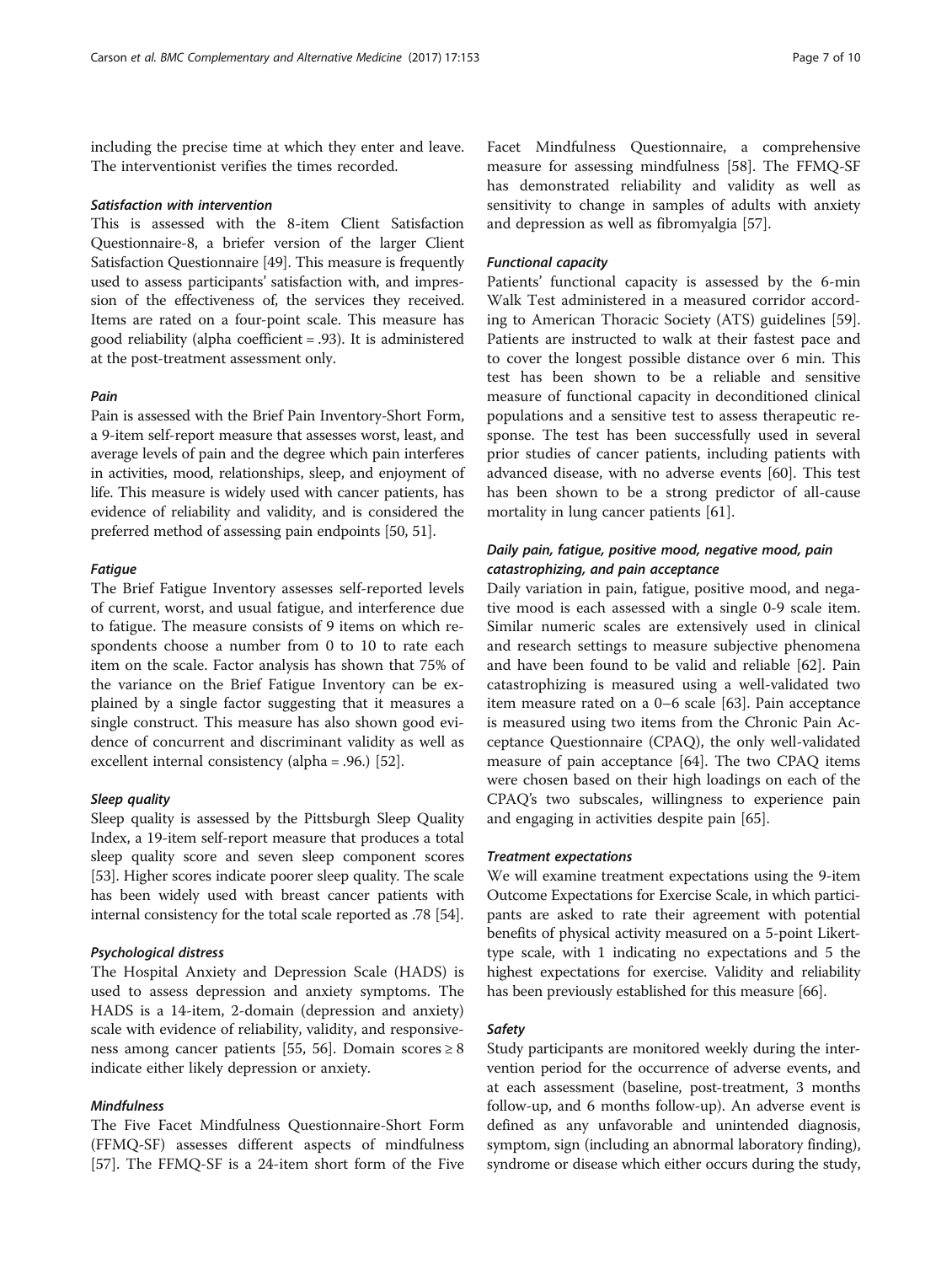having been absent at baseline, or if present at baseline, appears to worsen. Adverse events are recorded regardless of their relationship to the study intervention. Solicited adverse events include psychological distress (HADS score ≥ 15), and heart rate, blood pressure, and oxygen saturation collected during the 6-min Walk Test. In addition, information about muscle soreness is collected at each session of the yoga intervention.

#### Statistical analysis

The primary outcome related to feasibility is attendance, which is measured weekly at each intervention session. Adequate feasibility will be indicated by at least 70% of patients attending  $\geq 4$  of 8 sessions. The primary outcome related to acceptability is quantified by the Client Satisfaction Questionnaire-8 as assessed at the post-intervention evaluation. Adequate acceptability of the yoga intervention will be indicated by  $\geq$  80% of participants reporting a mean satisfaction  $score \geq 3$ . Secondary outcomes are measurements of change at the post-treatment, 3-month follow-up, and 6 month follow-up evaluations in pain, fatigue, sleep quality, psychological distress, mindfulness and functional capacity. These will be analyzed both as individual time points and in longitudinal analyses. Treatment expectations—including potential pre-randomization selection biases regarding the yoga intervention—will be controlled in analyses with the data from the measure assessing outcomes expectations [\[66\]](#page-9-0). We will apply the intent-to-treat assumption for all analyses.

We will also explore within-person associations between yoga practice, outcomes (pain, fatigue, mood) and mediators (pain catastrophizing, pain acceptance) among participants in the yoga condition. Multilevel random effects models will be used to evaluate these associations, with individuals' mean levels of yoga practice as a control variable, and practice rates person-centered to control for potentially spurious within-person associations [\[67](#page-9-0)]. Multilevel modeling is an advanced methodology for integrating data from multiple levels of sampling, such as this study's two levels (withinpersons and between-persons). Multilevel models are particularly advantageous in analyzing data sets with many repeated measures, such as daily diary records [\[68](#page-9-0), [69](#page-9-0)]. By preserving the rich detail in each individual's full data set, multilevel models allow for a sensitive independent determination of day-to-day interrelated happenings for each patient, as well as aggregation of individual estimates for reliable results for the average patient. Multilevel models also enable strict control for potential confounds, such as serial autocorrelation in measurements.

#### **Discussion**

In this report we have summarized the challenges of designing a randomized controlled trial of a yoga intervention for metastatic breast cancer patients with long-term follow-up. The challenges we faced in this design included

ensuring adequate recruitment including of minorities, limiting and controlling for selection bias, tailoring of the yoga intervention, and maximizing adherence and retention. This project will provide important information regarding the feasibility and acceptability of yoga as an intervention for women with advanced cancer, and valuable preliminary data on the psychological and functional effects of yoga for MBC patients, including the first systematic evaluation of the psychological mechanisms by which a yoga intervention may produce pain relief. This investigation will also establish rigorous methods for future research for testing the mechanisms by which yoga may affect pain, fatigue, emotional distress, and functional capacity in this population.

#### Abbreviations

CONSORT: Consolidation of Standards for Reporting Trials; CPAQ: Chronic Pain Acceptance Questionnaire; ECOG: Eastern Cooperative Oncology Group; FFMQ-SF: Five Facet Mindfulness Questionnaire-Short Form; HADS: Hospital Anxiety and Depression Scale; IRB: Institutional Review Board; KPS: Karnofsky Performance Status; MBC: Metastatic breast cancer; RCT: Randomized controlled trial

#### Acknowledgements

Dr Porter is supported by R01 AT007572 from NCCIH. The contents of this manuscript are solely the responsibility of the authors and do not necessarily represent the views of NCCIH. The authors gratefully acknowledge the Data Safety Monitoring Board members: Diana Wilkie, PhD, RN, FAAN; Mary Jane Ott, NP, MN, RYT; Christopher Corcoran, PhD; and Beverly Moy, MD for their insightful suggestions and comments for the study protocol.

#### Funding

This study is funded by the National Center for Complementary and Integrative Health (R01 AT007572).

#### Availability of data and materials

This trial is registered at ClinicalTrials.gov (NCT01927081) where current data and materials are available to the public.

#### Authors' contributions

LP obtained funding for the study. LP, JC, KM, and MO participated in designing the randomized controlled trial. All authors have been involved in conducting the research. JC wrote the first draft of the manuscript. All authors participated in the revision of subsequent drafts, and all approved the final version of the manuscript.

#### Competing interests

The authors declare that there is no conflict of interest.

#### Consent for publication

Not applicable.

#### Ethics approval and consent to participate

This study has been reviewed and approved by the Duke Medical Center Institutional Review Board (IRB).

#### Publisher's Note

Springer Nature remains neutral with regard to jurisdictional claims in published maps and institutional affiliations.

#### Author details

<sup>1</sup>Department of Anesthesiology & Perioperative Medicine, Oregon Health & Science University, 3181 SW Sam Jackson Park Rd., Portland, OR 97239, USA. <sup>2</sup> Center for Health Services Research in Primary Care, Durham VA Medical Center, Durham, NC 27705, USA. <sup>3</sup>Department of Medicine, Duke University Medical Center, Box 2628, Durham, NC 27710, USA. <sup>4</sup>Department of Psychiatry and Behavioral Sciences, Duke University Medical Center, Box 90399, Durham, NC 27708, USA.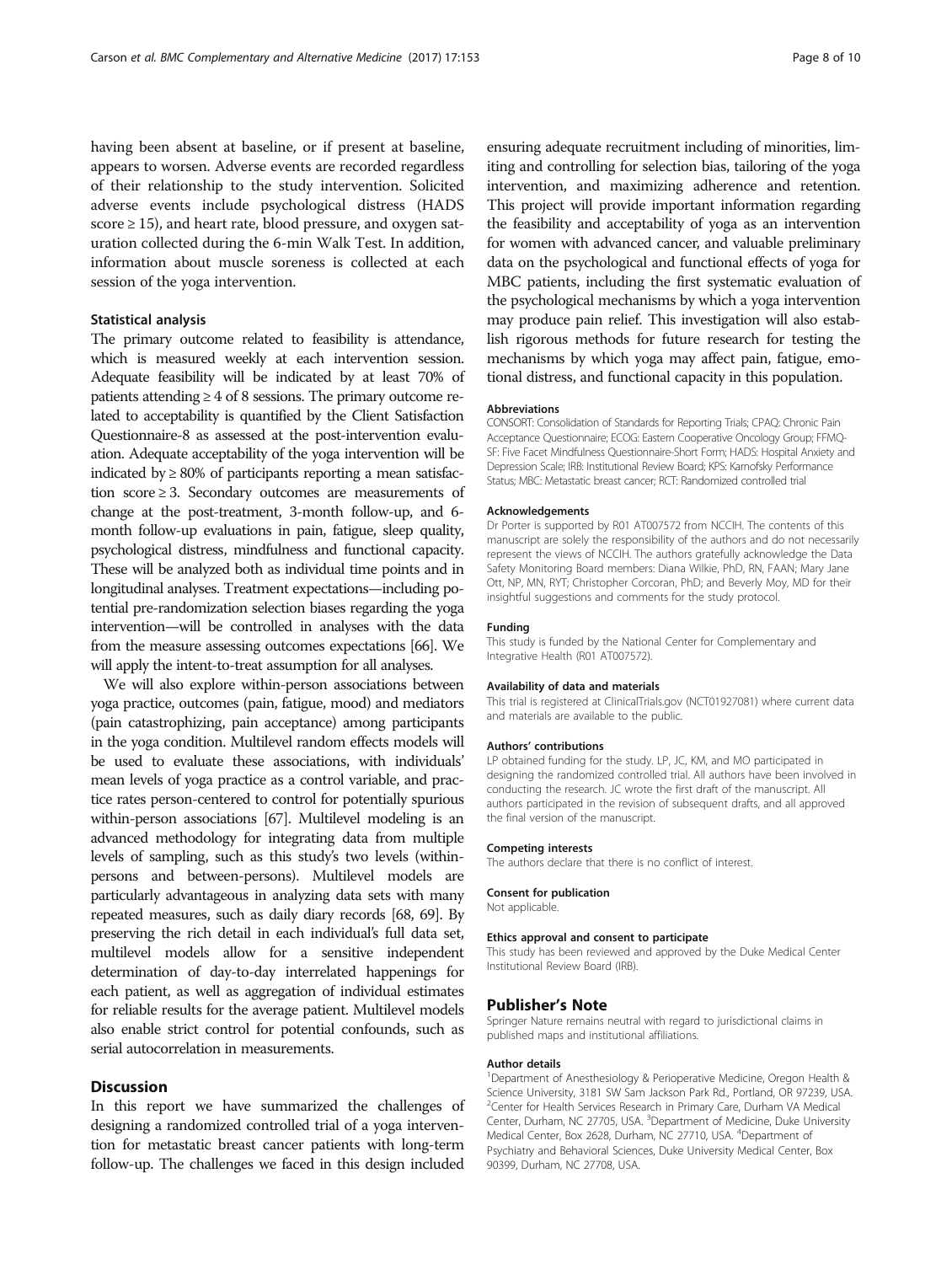#### <span id="page-8-0"></span>References

- 1. Irvin WJ, Muss HB, Mayer DK. Symptom management in metastatic breast cancer. Oncologist. 2011;16(9):1203–14.
- 2. Cella D. Factors influencing quality of life in cancer patients: anemia and fatigue. Semin Oncol. 1998;25:43-6.
- 3. Cleeland CS, Chapman CR, Foley KM. Documenting barriers to cancer pain management. In: Current and Emerging Issues in Cancer Pain Management: Research and Practice. New York: Raven; 1993.
- 4. Gordon DB, Dahl JL, Miaskowski C, McCarberg B, Todd KH, Paice JA, Lipman AG, Bookbinder M, Sanders SH, Turk DC, et al. American pain society recommendations for improving the quality of acute and cancer pain management: American Pain Society Quality of Care Task Force. Arch Intern Med. 2005;165(14):1574–80.
- Tai Chi Exercise Studied to Improve Quality of Life for Senior Cancer Survivors. Office of Cancer Complementary and Alternative Medicine. [[https://cam.cancer.gov/cam\\_at\\_nci/annual\\_report/2010/tai\\_chi\\_survivors.](https://cam.cancer.gov/cam_at_nci/annual_report/2010/tai_chi_survivors.htm) [htm](https://cam.cancer.gov/cam_at_nci/annual_report/2010/tai_chi_survivors.htm)]. Accessed 16 Oct 2016.
- Yoga and Cancer. Office of Cancer Complementary and Alternative Medicine. [[https://cam.cancer.gov/health\\_information/highlights/yoga\\_](https://cam.cancer.gov/health_information/highlights/yoga_cancer_highlight.htm) [cancer\\_highlight.htm\]](https://cam.cancer.gov/health_information/highlights/yoga_cancer_highlight.htm). Accessed 23 Sept 2016.
- 7. Mind and Body Research—Information for Researchers. National Center for Complementary and Integrative Health. [[https://nccih.nih.gov/grants/](https://nccih.nih.gov/grants/mindbody) [mindbody](https://nccih.nih.gov/grants/mindbody)]. Accessed 23 Sept 2016.
- 8. Research Priorities. Office of Cancer Complementary and Alternative Medicine. [[https://cam.cancer.gov/about\\_us/about\\_occam.htm#priorities\]](https://cam.cancer.gov/about_us/about_occam.htm#priorities). Accessed 23 Sept 2016.
- 9. Telles S, Naveen KV. Yoga for rehabilitation: an overview. Indian J Med Sci. 1997;51(4):123–7.
- 10. Hart CEF, Tracy BL. Yoga as steadiness training: effects on motor variability in young adults. J Strength Conditioning Res. 2008;22(5):1659–69.
- 11. Krishnamurthy M, Telles S. Effects of Yoga and an Ayurveda preparation on gait, balance and mobility in older persons. Med Sci Monit. 2007;13(12):LE19–20.
- 12. Raub JA, Full N. Psychophysiologic effects of Hatha Yoga on musculoskeletal and cardiopulmonary function: a literature review. J Altern Complement Med. 2002;8(6):797–812.
- 13. Busch V, Magerl W, Kern U, Haas J, Hajak G, Eichhammer P. The effect of deep and slow breathing on pain perception, autonomic activity, and mood processing–an experimental study. Pain Med. 2012;13(2):215–28.
- 14. Dhruva A, Miaskowski C, Abrams D, Acree M, Cooper B, Goodman S, Hecht FM. Yoga breathing for cancer chemotherapy-associated symptoms and quality of life: results of a pilot randomized controlled trial. J Altern Complement Med. 2012;18(5):473–9.
- 15. Holzel BK, Lazar SW, Gard T, Schuman-Olivier Z, Vago DR, Ott U. How does mindfulness meditation work? Proposing mechanisms of action from a conceptual and neural perspective. Perspect Psychological Sci. 2011;6(6): 537–59.
- 16. Murugesan R, Govindarajulu N, Bera TK. Effect of selected yogic practices on the management of hypertension. Indian J Physiol Pharmacol. 2000;44(2):207–10.
- 17. Sundar S, Agrawal SK, Singh VP, Bhattacharya SK, Udupa KN, Vaish SK. Role of yoga in management of essential hypertension. Acta Cardiol. 1984;39(3):203–8.
- 18. Manocha R, Marks GB, Kenchington P, Peters D, Salome CM. Sahaja yoga in the management of moderate to severe asthma: a randomised controlled trial. Thorax. 2002;57(2):110–5.
- 19. Oken BS, Kishiyama S, Zajdel D, Bourdette D, Carlsen J, Haas M, Hugos C, Kraemer DF, Lawrence J, Mass M. Randomized controlled trial of yoga and exercise in multiple sclerosis. Neurology. 2004;62(11):2058–64.
- 20. Visweswaraiah NK, Telles S. Randomized trial of yoga as a complementary therapy for pulmonary tuberculosis. Respirology. 2004;9(1):96–101.
- 21. Sherman KJ, Cherkin DC, Erro J, Miglioretti DL, Deyo RA. Comparing yoga, exercise, and a self-care book for chronic low back pain: a randomized, controlled trial. Ann Intern Med. 2005;143(12):849–56.
- 22. Williams K, Abildso C, Steinberg L, Doyle E, Epstein B, Smith D, Hobbs G, Gross R, Kelley G, Cooper L. Evaluation of the effectiveness and efficacy of Iyengar yoga therapy on chronic low back pain. Spine. 2009;34(19):2066–76.
- 23. Carson JW, Carson KM, Jones KD, Bennett RM, Wright CL, Mist SD. A pilot randomized controlled trial of the Yoga of Awareness program in the management of fibromyalgia. Pain. 2010;151(2):530–9.
- 24. Carson JW, Carson KM, Jones KD, Lancaster L, Mist SD. Mindful yoga pilot study shows modulation of abnormal pain processing in fibromyalgia patients. Int J Yoga Ther. 2016;26:93–100.
- 25. Cramer H, Lauche R, Hohmann C, Ludtke R, Haller H, Michalsen A, Langhorst J, Dobos G. Randomized-controlled trial comparing yoga and home-based exercise for chronic neck pain. Clin J Pain. 2013;29(3):216–23.
- 26. Carson JW, Carson KM. Yoga as supportive care for healing from cancer. Yoga Ther Today. 2015;11:18–22.
- 27. Buffart LM, van Uffelen JGZ, Riphagen II, Brug J, van Mechelen W, Brown WJ, Chinapaw MJM. Physical and psychosocial benefits of yoga in cancer patients and survivors, a systematic review and meta-analysis of randomized controlled trials. BMC Cancer. 2012;12:559.
- 28. Cramer H, Lange S, Klose P, Paul A, Dobos G. Yoga for breast cancer patients and survivors: a systematic review and meta-analysis. BMC Cancer. 2012;12:412.
- 29. Harder H, Parlour L, Jenkins V. Randomised controlled trials of yoga interventions for women with breast cancer: a systematic literature review. Support Care Cancer. 2012;20(12):3055–64.
- 30. Lin KY, Hu YT, Chang KJ, Lin HF, Tsauo JY. Effects of yoga on psychological health, quality of life, and physical health of patients with cancer: a metaanalysis. Evidence-Based Complementary Alternative Med. 2011;2011:659876.
- 31. Sadja J, Mills PJ. Effects of yoga interventions on fatigue in cancer patients and survivors: a systematic review of randomized controlled trials. Explore. 2013;9(4):232–43.
- 32. Carson JW, Carson KM, Porter LS, Keefe FJ, Seewaldt VL. Yoga of Awareness program for menopausal symptoms in breast cancer survivors: Results from a randomized trial. Support Care Cancer. 2009;17:1301–9.
- 33. Carson JW, Carson KM, Porter LS, Keefe FJ, Shaw H, Miller JM. Yoga for women with metastatic breast cancer: results from a pilot study. J Pain Symptom Manage. 2007;33(3):331–41.
- 34. Hopewell S, Clarke M, Moher D, Wager E, Middleton P, Altman DG, Schulz KF, Group C. CONSORT for reporting randomized controlled trials in journal and conference abstracts: explanation and elaboration. PLoS Med. 2008;5(1):e20.
- 35. Breitbart W, Rosenfeld B, Gibson C, Pessin H, Poppito S, Nelson C, Tomarken A, Timm AK, Berg A, Jacobson C, et al. Meaning-centered group psychotherapy for patients with advanced cancer: a pilot randomized controlled trial. Psychooncology. 2010;19(1):21–8.
- 36. Helgeson VS, Cohen S, Schulz R, Yasko J. Education and peer discussion group interventions and adjustment to breast cancer. Arch Gen Psychiatry. 1999;56(4):340–7.
- 37. Keefe FJ, Caldwell DS, Baucom D, Salley A, Robinson E, Timmons K, Beaupre P, Weisberg J, Helms M. Spouse-assisted coping skills training in the management of osteoarthritic knee pain. Arthritis Care Res. 1996;9(4):279–91.
- 38. Keefe FJ, Rumble ME, Scipio CD, Giordano LA, Perri LM. Psychological aspects of persistent pain: current state of the science. J Pain. 2004;5(4):195–211.
- 39. McCracken LM, Carson JW, Eccleston C, Keefe FJ. Acceptance and change in the context of chronic pain. Pain. 2004;109(1-2):4–7.
- 40. Cunningham AJ, Edmonds CV, Jenkins GP, Pollack H, Lockwood GA, Warr D. A randomized controlled trial of the effects of group psychological therapy on survival in women with metastatic breast cancer. Psychooncology. 1998; 7(6):508–17.
- 41. Classen C, Butler LD, Koopman C, Miller E, DiMiceli S, Giese-Davis J, Fobair P, Carlson RW, Kraemer HC, Spiegel D. Supportive-expressive group therapy and distress in patients with metastatic breast cancer: a randomized clinical intervention trial. Arch Gen Psychiatry. 2001;58(5):494–501.
- 42. QuickFacts Durham County, North Carolina. United States Census Bureau. [<http://www.census.gov/quickfacts/table/RHI225215/37063>]. Accessed 14 Oct 2016.
- 43. Sharma M, Haider T, Knowlden AP. Yoga as an alternative and complementary treatment for cancer: a systematic review. J Altern Complement Med. 2013;19(11):870–5.
- 44. Carson JW, Carson KM, Jones KD, Mist SD, Bennett RM. Follow-up of yoga of awareness for fibromyalgia: results at 3 months and replication in the waitlist group. Clin J Pain. 2012;28(9):804–13.
- 45. About Kripalu Center for Yoga and Health. Yoga Alliance. [[https://www.](https://www.yogaalliance.org/SchoolPublicProfile?sid=1875&lid=1875) [yogaalliance.org/SchoolPublicProfile?sid=1875&lid=1875](https://www.yogaalliance.org/SchoolPublicProfile?sid=1875&lid=1875)]. Accessed 17 Oct 2016.
- 46. Cope S. The wisdom of yoga. New York: Bantam Books; 2006.
- 47. Carson JW, Carson KM, Gil KM, Baucom DH. Mindfulness-based relationship enhancement. Behav Ther. 2004;35:471–94.
- 48. Krishnamurti J. Choiceless awareness. Ojai: Krishnamurti Publications of America; 1992.